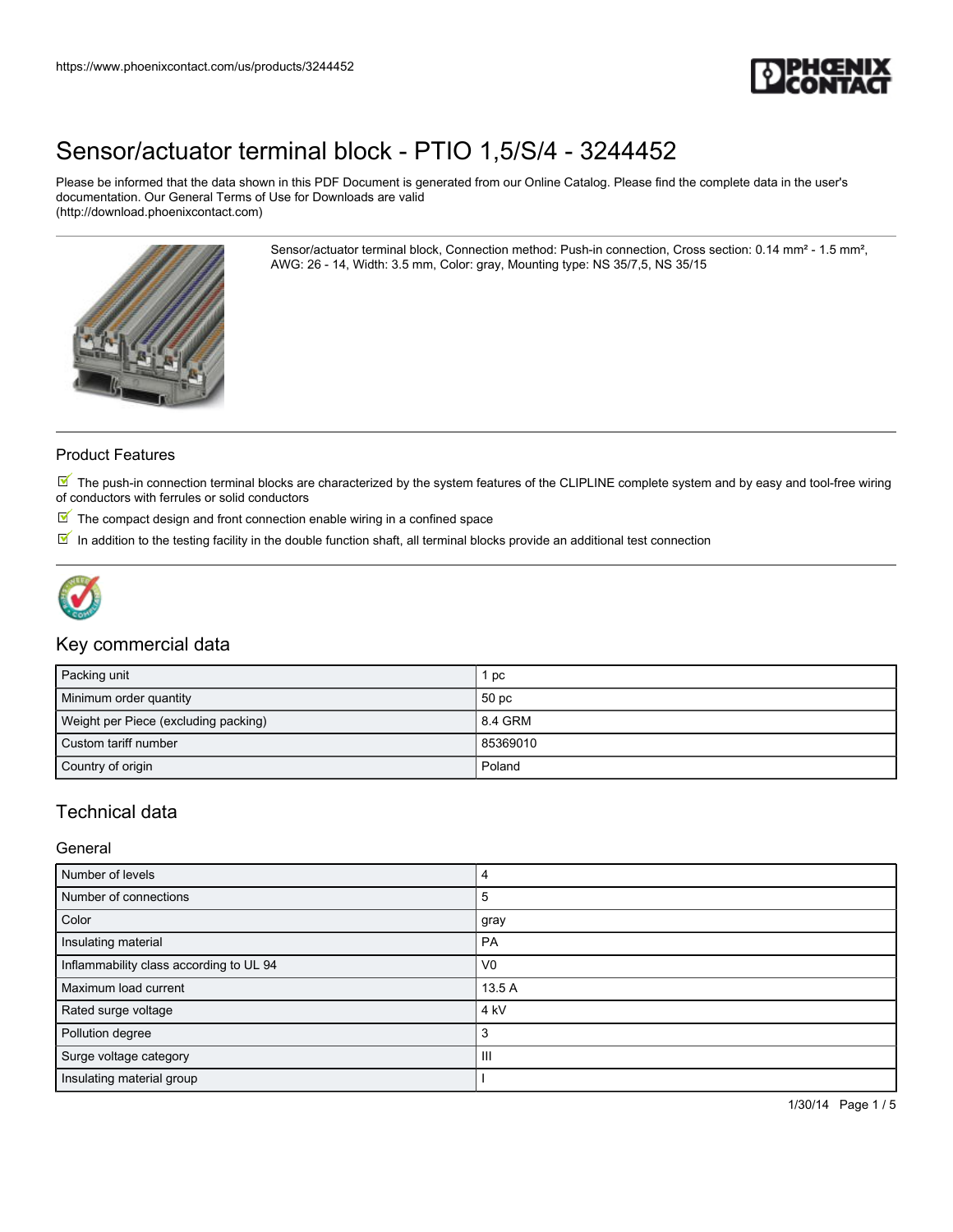

## Technical data

### General

| Connection in acc. with standard                                                   | IEC 60947-7-1                       |
|------------------------------------------------------------------------------------|-------------------------------------|
| Nominal current I <sub>N</sub>                                                     | 13.5 A                              |
| Nominal voltage U <sub>N</sub>                                                     | 250 V                               |
| Open side panel                                                                    | ja                                  |
| Shock protection test specification                                                | DIN EN 50274 (VDE 0660-514):2002-11 |
| Back of the hand protection                                                        | guaranteed                          |
| Finger protection                                                                  | guaranteed                          |
| Surge voltage test setpoint                                                        | 4.8 kV                              |
| Result of surge voltage test                                                       | Test passed                         |
| Power frequency withstand voltage setpoint                                         | $1.5$ kV                            |
| Result of power-frequency withstand voltage test                                   | Test passed                         |
| Checking the mechanical stability of terminal points (5 x conductor<br>connection) | Test passed                         |
| Bending test rotation speed                                                        | 10 rpm                              |
| Bending test turns                                                                 | 135                                 |
| Bending test conductor cross section/weight                                        | $0.14$ mm <sup>2</sup> / $0.2$ kg   |
|                                                                                    | 1.5 mm <sup>2</sup> / 0.4 kg        |
| Result of bending test                                                             | Test passed                         |
| Conductor cross section tensile test                                               | $0.14 \, \text{mm}^2$               |
| Tractive force setpoint                                                            | 10N                                 |
| Conductor cross section tensile test                                               | $1.5$ mm <sup>2</sup>               |
| Tractive force setpoint                                                            | 40 N                                |
| Tensile test result                                                                | Test passed                         |
| Tight fit on carrier                                                               | <b>NS 35</b>                        |
| Setpoint                                                                           | 1 N                                 |
| Result of tight fit test                                                           | Test passed                         |
| Requirements, voltage drop                                                         | $\leq$ 3.2 mV                       |
| Result of voltage drop test                                                        | Test passed                         |
| Temperature-rise test                                                              | Test passed                         |
| Conductor cross section short circuit testing                                      | $1.5$ mm <sup>2</sup>               |
| Short-time current                                                                 | 0.18 kA                             |
| Short circuit stability result                                                     | Test passed                         |
| Ageing test for screwless modular terminal block temperature cycles                | 192                                 |
| Result of aging test                                                               | Test passed                         |
| Proof of thermal characteristics (needle flame) effective duration                 | 30 <sub>s</sub>                     |
| Result of thermal test                                                             | Test passed                         |
| Test specification, oscillation, broadband noise                                   | DIN EN 50155 (VDE 0115-200):2008-03 |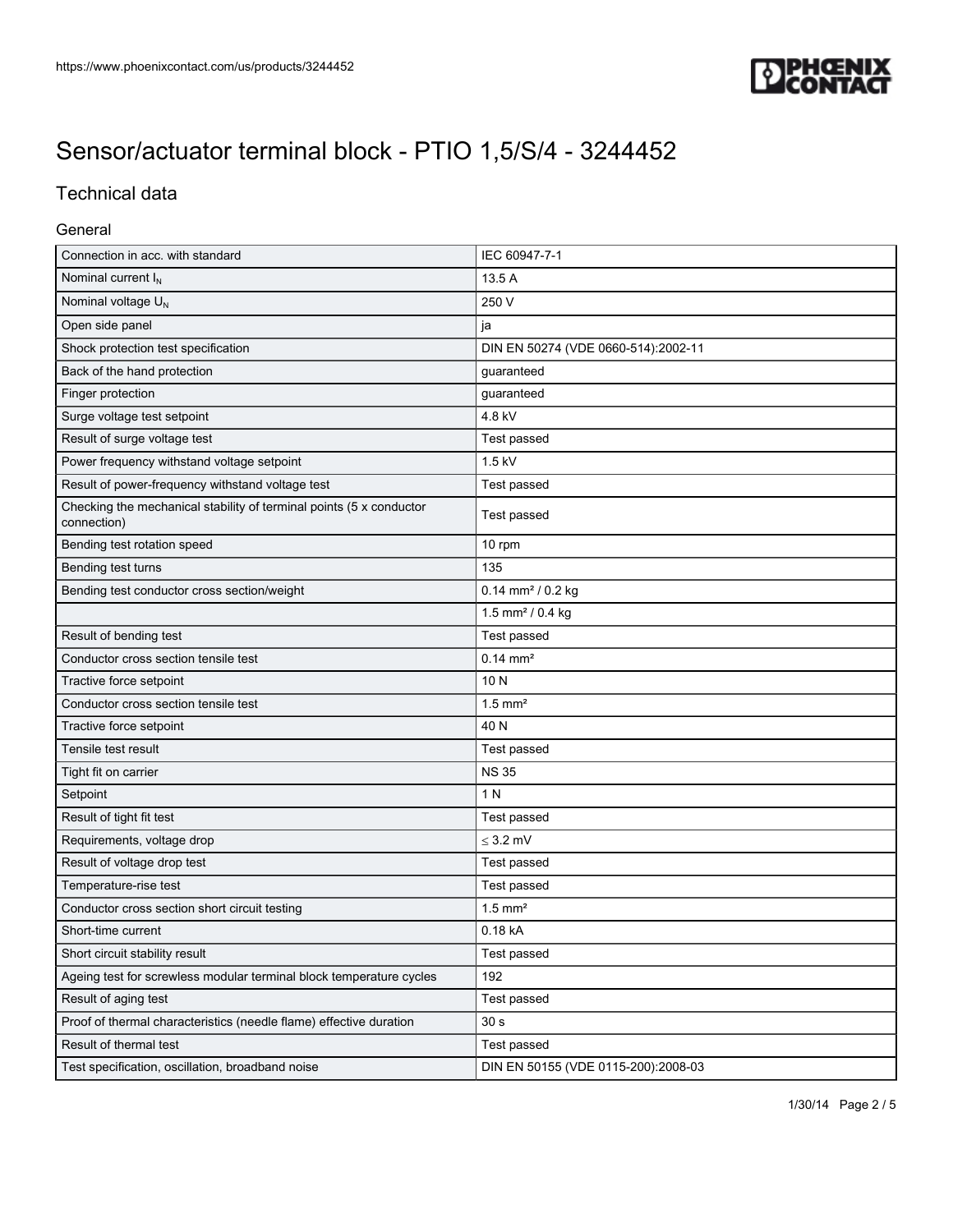

## Technical data

### General

| Test spectrum                                                         | Service life test category 2, bogie mounted |
|-----------------------------------------------------------------------|---------------------------------------------|
| Test frequency                                                        | $f_1 = 5$ Hz to $f_2 = 250$ Hz              |
| <b>ASD level</b>                                                      | 6.12 $(m/s^2)^2$ /Hz                        |
| Acceleration                                                          | 3.12 g                                      |
| Test duration per axis                                                | 5 h                                         |
| Test directions                                                       | X-, Y- and Z-axis                           |
| Oscillation, broadband noise test result                              | Test passed                                 |
| Test specification, shock test                                        | DIN EN 50155 (VDE 0115-200):2008-03         |
| Shock form                                                            | Half-sine                                   |
| Acceleration                                                          | 30 g                                        |
| Shock duration                                                        | 18 <sub>ms</sub>                            |
| Number of shocks per direction                                        | 3                                           |
| Test directions                                                       | X-, Y- and Z-axis (pos. and neg.)           |
| Shock test result                                                     | Test passed                                 |
| Temperature index, insulating material (DIN EN 60216-1 (VDE 0304-21)) | 130 °C                                      |
| Static insulating material application in cold                        | -60 $^{\circ}$ C                            |

### Dimensions

| Width            | $3.5 \text{ mm}$ |
|------------------|------------------|
| Length           | $190.8$ mm       |
| Height NS 35/7,5 | $141.5$ mm       |
| Height NS 35/15  | l 49 mm          |

#### Connection data

| Connection in acc. with standard                                           | IEC 60947-7-1         |
|----------------------------------------------------------------------------|-----------------------|
| Connection method                                                          | Push-in connection    |
| Conductor cross section solid min.                                         | $0.14 \text{ mm}^2$   |
| Conductor cross section solid max.                                         | $1.5$ mm <sup>2</sup> |
| Conductor cross section AWG/kcmil min.                                     | 26                    |
| Conductor cross section AWG/kcmil max                                      | 14                    |
| Conductor cross section stranded min.                                      | $0.14 \text{ mm}^2$   |
| Conductor cross section stranded max.                                      | $1.5$ mm <sup>2</sup> |
| Min. AWG conductor cross section, stranded                                 | 26                    |
| Max. AWG conductor cross section, stranded                                 | 14                    |
| Conductor cross section stranded, with ferrule without plastic sleeve min. | $0.14 \text{ mm}^2$   |
| Conductor cross section stranded, with ferrule without plastic sleeve max. | $1.5$ mm <sup>2</sup> |
| Conductor cross section stranded, with ferrule with plastic sleeve min.    | $0.14 \text{ mm}^2$   |
| Conductor cross section stranded, with ferrule with plastic sleeve max.    | $1 \text{ mm}^2$      |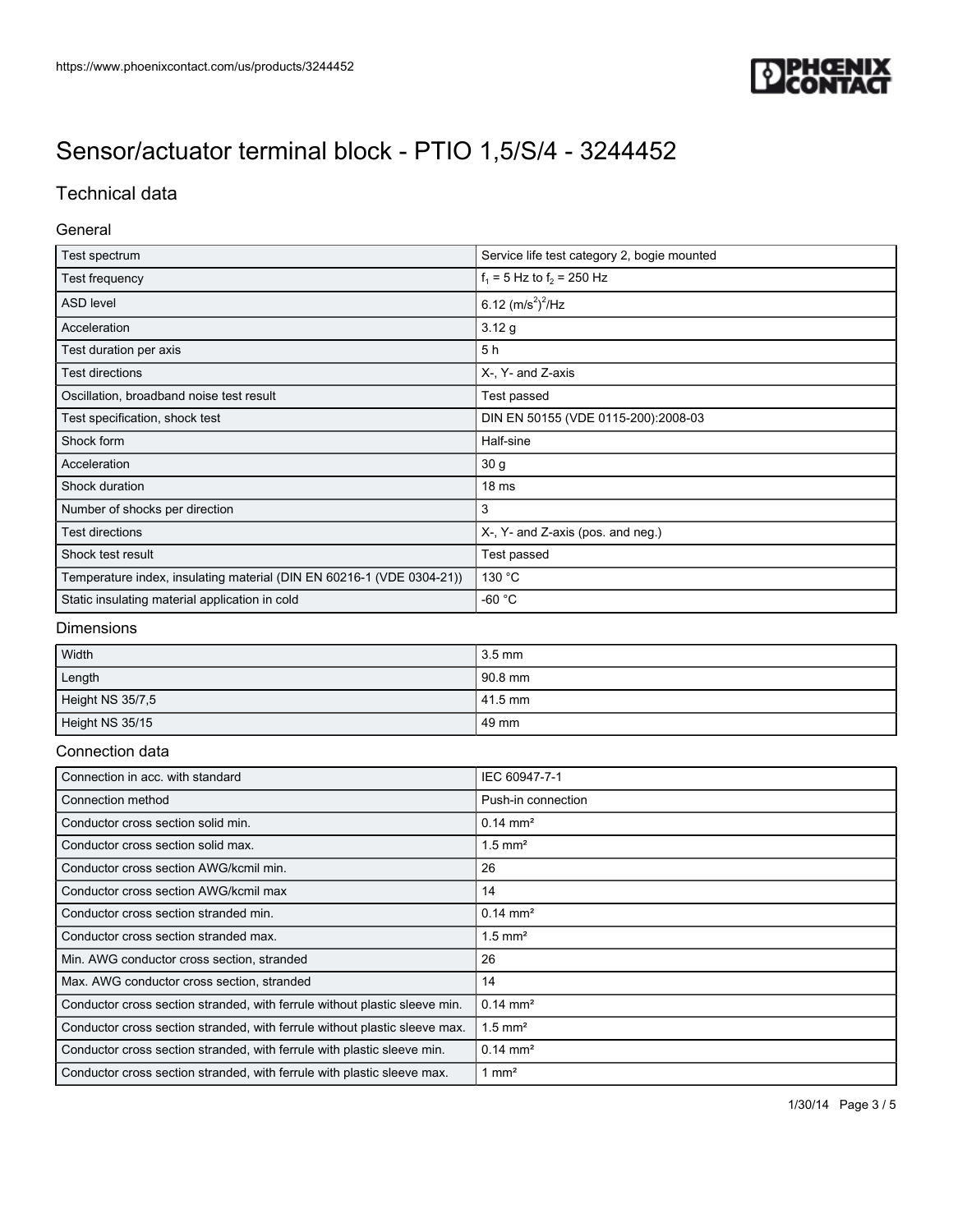

## Technical data

#### Connection data

| Stripping length          | 8 mm                           |
|---------------------------|--------------------------------|
| Internal cylindrical gage | ּ ה<br>Δ″<br>D<br>$\mathsf{A}$ |

## **Classifications**

### eCl@ss

| eCl@ss 4.0 | 27141118 |
|------------|----------|
| eCl@ss 4.1 | 27141118 |
| eCl@ss 5.0 | 27141118 |
| eCl@ss 5.1 | 27141118 |
| eCl@ss 6.0 | 27141128 |
| eCl@ss 7.0 | 27141128 |
| eCl@ss 8.0 | 27141128 |

## ETIM

| ETIM 3.0        | EC000897 |
|-----------------|----------|
| <b>ETIM 4.0</b> | EC000897 |
| ETIM 5.0        | EC000900 |

## UNSPSC

| UNSPSC 6.01          | 30211811 |
|----------------------|----------|
| <b>UNSPSC 7.0901</b> | 39121410 |
| UNSPSC 11            | 39121410 |
| <b>UNSPSC 12.01</b>  | 39121410 |
| UNSPSC 13.2          | 39121410 |

## Approvals

Approvals

#### Approvals

GOST

#### Ex Approvals

Approvals submitted